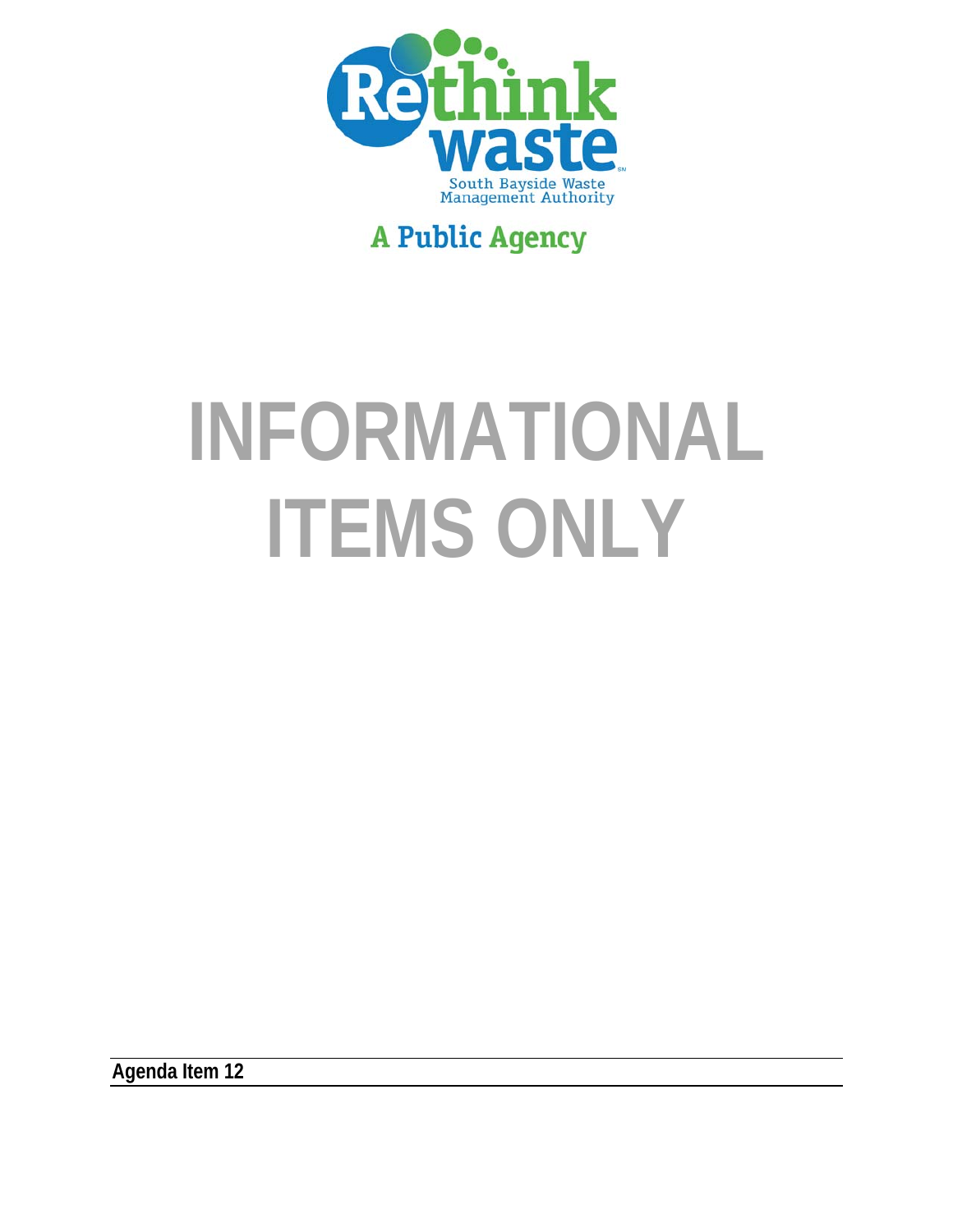| <b>SBWMA Negotiation Team Schedule</b><br>December 2016 - April 2017 |                                |                                                 |                                                               |                                                                             |  |  |  |  |
|----------------------------------------------------------------------|--------------------------------|-------------------------------------------------|---------------------------------------------------------------|-----------------------------------------------------------------------------|--|--|--|--|
| Date                                                                 | Time                           | Meetings                                        | Meeting<br>Location                                           | In Attendance                                                               |  |  |  |  |
| <b>COMPLETE</b><br>Nov. 10, 2016                                     | $2-4$ pm                       | <b>FAX Committee Meeting</b>                    | San Carlos Library, 2nd<br><b>Floor Conference Room A</b>     | <b>FAX Committee, SBWMA</b><br><b>Negotiation Team</b>                      |  |  |  |  |
| <b>COMPLETE</b><br>Nov. 17, 2016                                     | $2-4$ pm                       | <b>SBWMA Board Meeting</b>                      | San Carlos Library, 2nd<br>Floor Conference Room A            | <b>SBWMA Board and Staff</b>                                                |  |  |  |  |
| <b>COMPLETE</b><br>Dec. 7, 2016                                      | $2-4$ pm                       | <b>FAX Committee Meeting</b>                    | San Carlos Library, 2nd<br><b>Floor Conference Room A</b>     | <b>FAX Committee, SBWMA</b><br><b>Negotiation Team</b>                      |  |  |  |  |
| <b>COMPLETE</b><br>Dec. 14, 2016                                     | $2-4$ pm                       | <b>Negotiation Team Meeting</b>                 | San Carlos Library, 2nd<br>Floor Conference Room B            | SBWMA and Recology<br><b>Negotiation Teams</b>                              |  |  |  |  |
| <b>COMPLETE</b><br>Jan. 5, 2017                                      | $1-4$ pm                       | <b>SBWMA TAC/FAX Meeting</b>                    | City of Belmont EOC Room<br>1 Twin Pines Lane 2nd Floor       | TAC Members, FAX<br>Members SBWMA Staff,<br>HF&H                            |  |  |  |  |
| <b>COMPLETE</b><br>Jan. 6, 2017                                      |                                | <b>MEMBER AGENCY</b><br><b>SURVEY INPUT DUE</b> |                                                               | <b>SBWMA Board Members</b><br>and Alternates, City<br>Managers, TAC Members |  |  |  |  |
| <b>COMPLETE</b><br>Jan. 11, 2017                                     | $1:30-$<br>4:30pm              | <b>Negotiation Team Meeting</b>                 | San Carlos Library, 2nd<br>Floor Conference Room B            | SBWMA and Recology<br><b>Negotiation Teams</b>                              |  |  |  |  |
| <b>COMPLETE</b><br>Jan. 12, 2017                                     | $12-2pm$                       | <b>FAX Committee Meeting</b>                    | San Carlos Library, 2nd<br><b>Floor Conference Room A</b>     | FAX Committee, SBWMA<br><b>Negotiation Team</b>                             |  |  |  |  |
| <b>COMPLETE</b><br>Jan. 23, 2017                                     | $1:30-$<br>4:30pm              | <b>Negotiation Team Meeting</b>                 | San Carlos Library, 2nd<br>Floor Conference Room B            | SBWMA and Recology<br><b>Negotiation Teams</b>                              |  |  |  |  |
| <b>COMPLETE</b><br>Jan. 24, 2017                                     | $12-2pm$                       | <b>FAX Committee Meeting</b>                    | San Carlos Library, 2nd<br><b>Floor Conference Room A</b>     | FAX Committee, SBWMA<br><b>Negotiation Team</b>                             |  |  |  |  |
| <b>COMPLETE</b><br>January 26, 2017                                  | $2-4$ pm                       | <b>SBWMA Board Meeting</b>                      | San Carlos Library, 2nd<br>Floor Conference Room A            | SBWMA Board and Staff,<br><b>Technical Contractors</b>                      |  |  |  |  |
| <b>COMPLETE</b><br>Feb. 2, 2017                                      | $11:30-$<br>2:30 <sub>pm</sub> | <b>Negotiation Team Meeting</b>                 | San Carlos Library, 2nd<br>Floor Conference Room B            | SBWMA and Recology<br><b>Negotiation Teams</b>                              |  |  |  |  |
| <b>COMPLETE</b><br>Feb. 6, 2017                                      | $12:30-$<br>2:30 <sub>pm</sub> | <b>FAX Committee Meeting</b>                    | San Carlos Library 2 <sup>nd</sup> Floor<br>Conference Room A | FAX Committee, SBWMA<br><b>Negotiation Team</b>                             |  |  |  |  |
| <b>COMPLETE</b><br>Feb 9, 2017                                       | $11:30-$<br>2:30 <sub>pm</sub> | <b>Negotiation Team Meeting</b>                 | San Carlos Library, 2nd<br>Floor Conference Room B            | SBWMA and Recology<br><b>Negotiation Teams</b>                              |  |  |  |  |

\_\_\_\_\_\_\_\_\_\_\_\_\_\_\_\_\_\_\_\_\_\_\_\_\_\_\_\_\_\_\_\_\_\_\_\_\_\_\_\_\_\_\_\_\_\_\_\_\_\_\_\_\_\_\_\_

\_\_\_\_\_\_\_\_\_\_\_\_\_\_\_\_\_\_\_\_\_\_\_\_\_\_\_\_\_\_\_\_\_\_\_\_\_ \_\_\_\_\_\_\_\_\_\_\_\_\_\_\_\_\_\_\_\_\_\_\_\_\_\_\_\_\_\_\_\_\_\_\_\_\_\_\_\_\_\_\_\_\_\_\_\_\_\_\_\_\_\_\_\_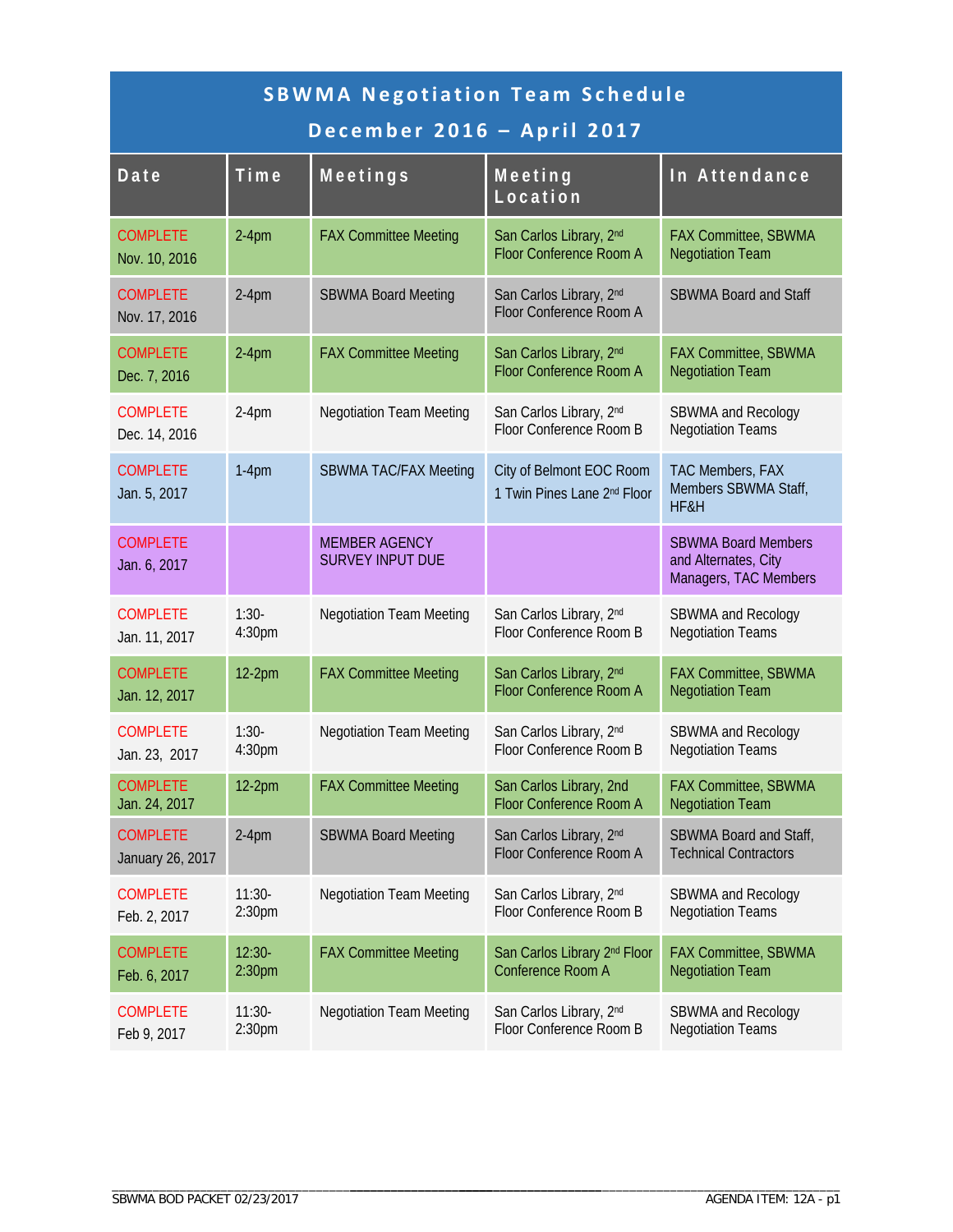|                                  | <b>SBWMA Negotiation Team Schedule</b><br>December 2016 - April 2017 |                                                                                                     |                                                    |                                                        |  |  |  |  |  |
|----------------------------------|----------------------------------------------------------------------|-----------------------------------------------------------------------------------------------------|----------------------------------------------------|--------------------------------------------------------|--|--|--|--|--|
| Date                             | Time                                                                 | Meetings                                                                                            | Meeting<br>Location                                | In Attendance                                          |  |  |  |  |  |
| <b>COMPLETE</b><br>Feb. 10, 2017 | $12 - 2pm$                                                           | <b>SBWMA Subcommittee</b><br>prepare redlines                                                       | <b>SBWMA Offices</b>                               | <b>SBWMA Staff</b>                                     |  |  |  |  |  |
| <b>COMPLETE</b><br>Feb. 13, 2017 | N/A                                                                  | <b>HF&amp;H Franchise Revisions</b><br>Due to SBWMA                                                 |                                                    |                                                        |  |  |  |  |  |
| <b>COMPLETE</b><br>Feb. 15, 2017 | N/A                                                                  | <b>SBWMA Franchise</b><br><b>Revisions Redline</b><br><b>Comments due to HF&amp;H</b>               |                                                    |                                                        |  |  |  |  |  |
| *Feb. 21, 2017                   | $12-2pm$                                                             | <b>FAX Committee Meeting</b>                                                                        | San Carlos Library, 2nd<br>Floor Conference Room A | FAX Committee, SBWMA<br><b>Negotiation Team</b>        |  |  |  |  |  |
| *Feb. 22, 2017                   |                                                                      | <b>Franchise Revisions HF&amp;H</b><br><b>Finalize Draft for</b><br><b>Distribution to Recology</b> |                                                    |                                                        |  |  |  |  |  |
| February 23,<br>2017             | $2-4$ pm                                                             | <b>SBWMA Board Meeting</b>                                                                          | San Carlos Library, 2nd<br>Floor Conference Room A | SBWMA Board and Staff,<br><b>Technical Contractors</b> |  |  |  |  |  |
| Feb. 27, 2017                    |                                                                      | <b>Franchise Revisions</b><br>Recology to provide<br><b>Redline for SBWMA</b><br><b>Review</b>      |                                                    |                                                        |  |  |  |  |  |
| Feb 28, 2017                     | $11:30-$<br>2:30 <sub>pm</sub>                                       | <b>Negotiation Team Meeting</b>                                                                     | San Carlos Library, 2nd<br>Floor Conference Room B | SBWMA and Recology<br><b>Negotiation Teams</b>         |  |  |  |  |  |
| March 3, 2017                    |                                                                      | <b>Franchise Revisions</b><br><b>HF&amp;H Provides Redline for</b><br><b>SBWMA Review</b>           |                                                    |                                                        |  |  |  |  |  |
| March 7, 2017                    |                                                                      | <b>Franchise Revisions</b><br>SBWMA provides redline<br>comments to HF&H                            |                                                    |                                                        |  |  |  |  |  |
| Mar. 8, 2017                     | $2-4$ pm                                                             | <b>FAX Committee Meeting</b>                                                                        | San Carlos City Hall, Room<br>207                  | FAX Committee, SBWMA<br><b>Negotiation Team</b>        |  |  |  |  |  |
| March 13, 2017                   |                                                                      | <b>Franchise Revisions</b><br>HF&H provides redline for<br><b>SBWMA Review</b>                      |                                                    |                                                        |  |  |  |  |  |

\_\_\_\_\_\_\_\_\_\_\_\_\_\_\_\_\_\_\_\_\_\_\_\_\_\_\_\_\_\_\_\_\_\_\_\_\_\_\_\_\_\_\_\_\_\_\_\_\_\_\_\_\_\_\_\_

\_\_\_\_\_\_\_\_\_\_\_\_\_\_\_\_\_\_\_\_\_\_\_\_\_\_\_\_\_\_\_\_\_\_\_\_\_ \_\_\_\_\_\_\_\_\_\_\_\_\_\_\_\_\_\_\_\_\_\_\_\_\_\_\_\_\_\_\_\_\_\_\_\_\_\_\_\_\_\_\_\_\_\_\_\_\_\_\_\_\_\_\_\_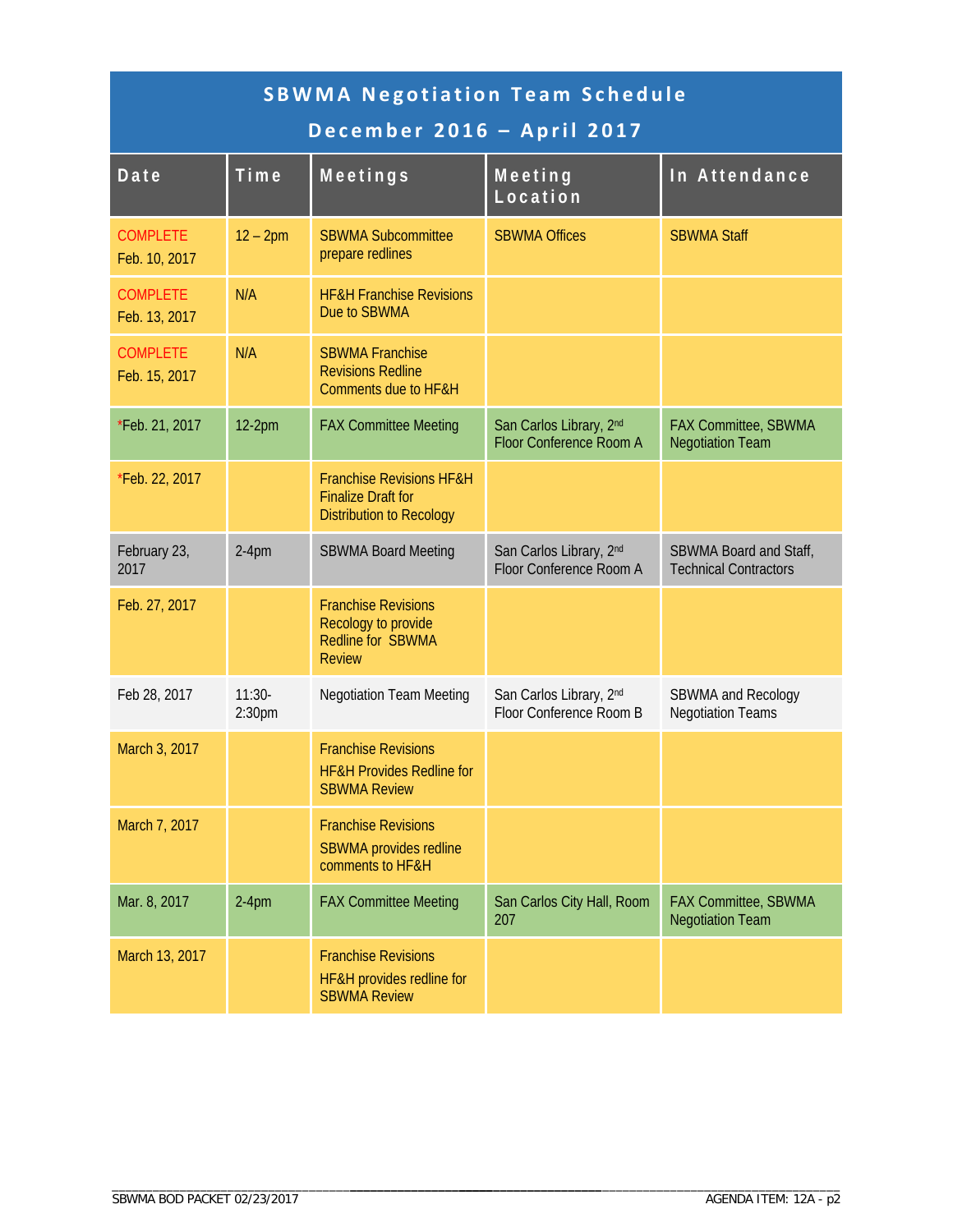|                   | <b>SBWMA Negotiation Team Schedule</b><br>December 2016 - April 2017 |                                                                                        |                                                           |                                                        |  |  |  |  |  |
|-------------------|----------------------------------------------------------------------|----------------------------------------------------------------------------------------|-----------------------------------------------------------|--------------------------------------------------------|--|--|--|--|--|
| Date              | Time                                                                 | Meetings                                                                               | Meeting<br>Location                                       | In Attendance                                          |  |  |  |  |  |
| March 16, 2017    |                                                                      | <b>Franchise Revisions</b><br>Recology provides redline<br>for SBWMA review            |                                                           |                                                        |  |  |  |  |  |
| Mar. 20, 2017     | $1:30-$<br>4:30pm                                                    | <b>FINAL Negotiation Team</b><br>Meeting                                               | San Carlos Library, 2nd<br>Floor Conference Room B        | SBWMA and Recology<br><b>Negotiation Teams</b>         |  |  |  |  |  |
| March 23, 2017    | $2-4$ pm                                                             | <b>SBWMA Board Meeting</b>                                                             | San Carlos Library, 2nd<br>Floor Conference Room A        | SBWMA Board and Staff,<br><b>Technical Contractors</b> |  |  |  |  |  |
| March 24, 2017    |                                                                      | <b>Franchise Revisions HF&amp;H</b><br>or SBWMA Finalize<br><b>Franchise Agreement</b> |                                                           |                                                        |  |  |  |  |  |
| Mar. 28, 2017     | $2-4$ pm                                                             | <b>FAX Committee Meeting</b>                                                           | San Carlos Library, 2nd<br><b>Floor Conference Room A</b> | <b>FAX Committee, SBWMA</b><br><b>Negotiation Team</b> |  |  |  |  |  |
| April 4, 2017     | 12:15 to<br>1:30 <sub>pm</sub>                                       | <b>SBWMA Finance</b><br><b>Committee Meeting</b>                                       | San Carlos Library, 2nd<br>Floor Conference Room A        | Finance Committee,<br>SBWMA Staff, HF&H                |  |  |  |  |  |
| ** April 13, 2017 | $2-4$ pm                                                             | <b>TAC Meeting (Final Draft</b><br><b>FAX Report Due-Action</b><br>Item)               | San Carlos Library, 2nd<br>Floor Conference Room A        | <b>TAC and FAX Committee</b><br><b>Members</b>         |  |  |  |  |  |
| April 27, 2017    | $2-4$ pm                                                             | <b>SBWMA Board Meeting</b><br>(Final FAX Report Due -<br>Action item)                  | San Carlos Library, 2nd<br>Floor Conference Room A        | <b>SBWMA Board and Staff</b>                           |  |  |  |  |  |

\*These meetings will be complete prior to the February 23, 2017 Board meeting.

\*\*Could be a Joint TAC/FAX meeting if issues warrant it, will be determined by the TAC and FAX Chairs

\_\_\_\_\_\_\_\_\_\_\_\_\_\_\_\_\_\_\_\_\_\_\_\_\_\_\_\_\_\_\_\_\_\_\_\_\_\_\_\_\_\_\_\_\_\_\_\_\_\_\_\_\_\_\_\_

\_\_\_\_\_\_\_\_\_\_\_\_\_\_\_\_\_\_\_\_\_\_\_\_\_\_\_\_\_\_\_\_\_\_\_\_\_ \_\_\_\_\_\_\_\_\_\_\_\_\_\_\_\_\_\_\_\_\_\_\_\_\_\_\_\_\_\_\_\_\_\_\_\_\_\_\_\_\_\_\_\_\_\_\_\_\_\_\_\_\_\_\_\_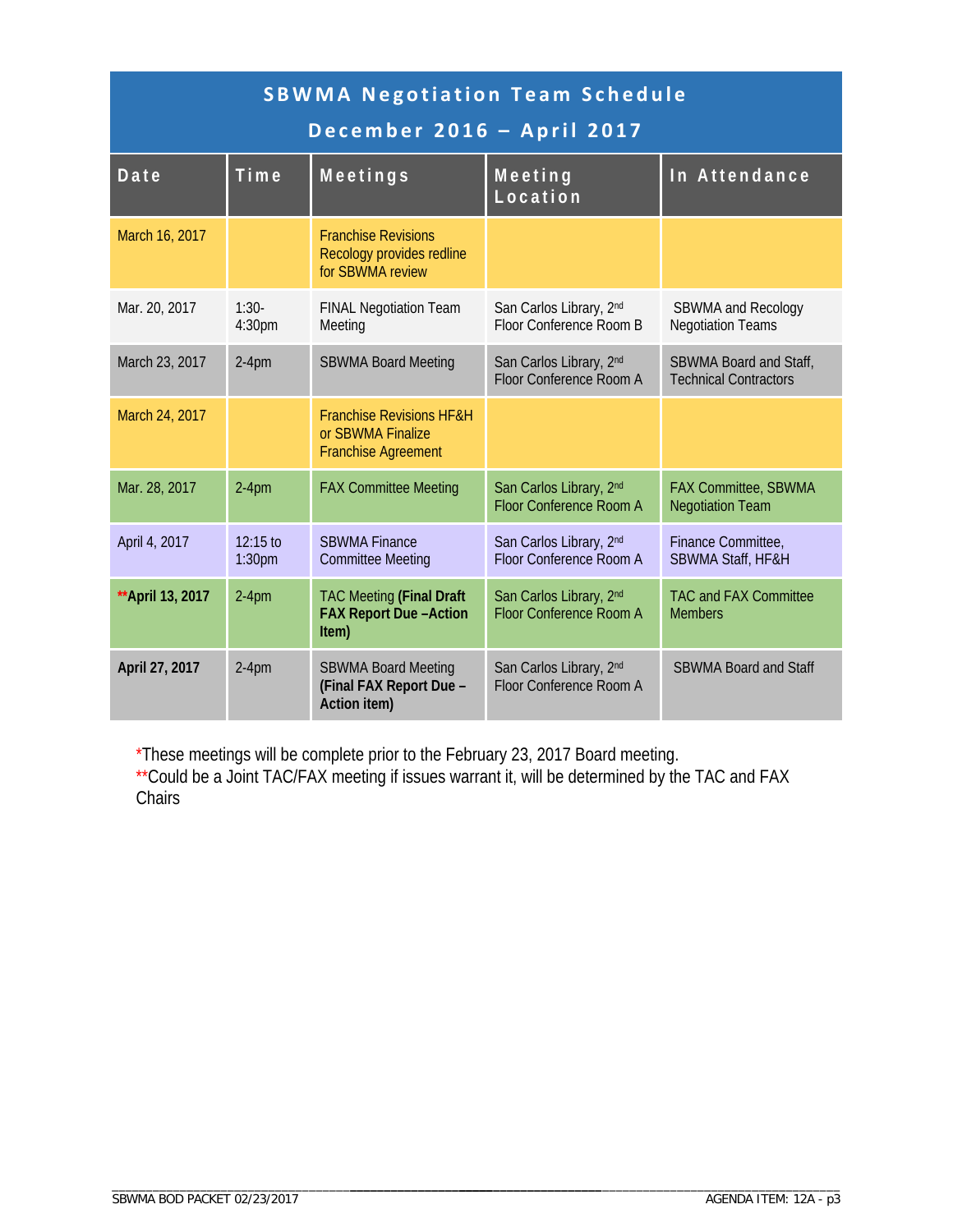|                | <b>Elected Officials Presentations Regarding</b>                                 |                                       |                                              |                                                            |    |    |
|----------------|----------------------------------------------------------------------------------|---------------------------------------|----------------------------------------------|------------------------------------------------------------|----|----|
| <b>Sunday</b>  | <b>Monday</b><br><b>Tuesday</b><br>Wednesday<br><b>Friday</b><br><b>Thursday</b> |                                       |                                              |                                                            |    |    |
|                | 1<br>*7:00 PM Burlingame<br>*7:00 PM San Mateo                                   | $\overline{2}$<br>*7:00 PM Menlo Park | $\overline{\mathbf{3}}$<br>*4:00 PM Atherton | 4                                                          | 5  | 6  |
| $\overline{7}$ | 8<br>*6:00 PM Hillsborough<br>*7:00 PM San Carlos                                | 9<br>*7:30 PM Belmont                 | 10<br>*7:00 PM WBSD                          | 11<br>11:00 AM (Internal)<br>City Mangers at SM<br>Library | 12 | 13 |
| 14             | 15<br>*6:30 PM Foster City                                                       | 16<br>*7:30 PM East Palo Alto         | 17                                           | 18                                                         | 19 | 20 |
| 21             | 22<br>*7:00 PM Redwood City                                                      | 23                                    | 24                                           | 25                                                         | 26 | 27 |
| 28             | 29                                                                               | 30                                    | 31                                           |                                                            |    |    |

**\* Confirmed Note: County has opted to have a Members Memo SBWMA staff will not present** 

Revised: 02/14/2017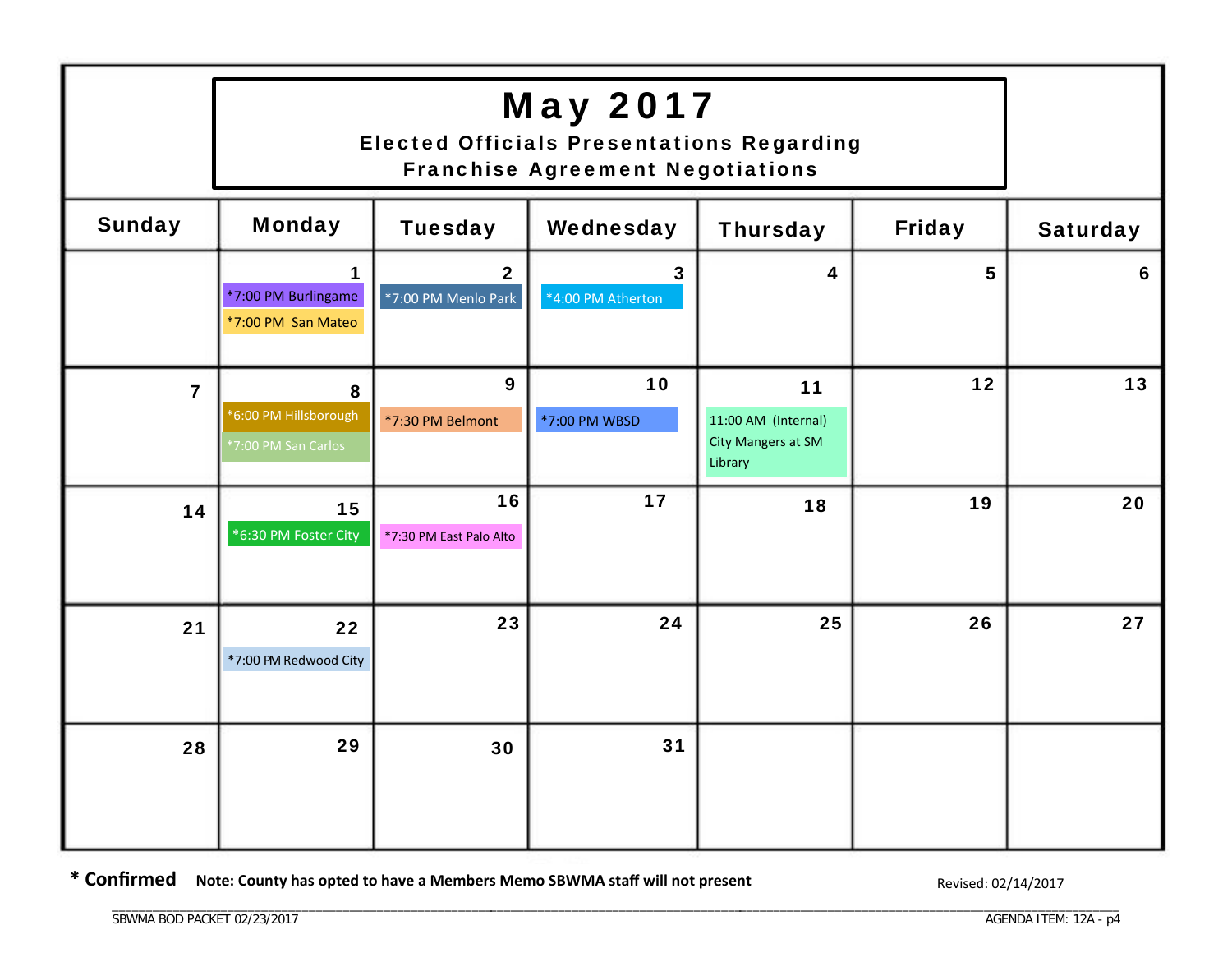

## **STAFF REPORT**

**To: SBWMA Board Members From: Farouk Fakira, Finance Manger Date: February 23, 2017 Board of Directors Meeting Subject: Check Register for January 2017** 

#### **Recommendation**

This is an informational item only and no action is required. This report was requested by the Board members.

#### **Summary**

The purpose of this report is to provide transparency to the Board and the public on the actual spending by the SBWMA. All payments made by check issued in January 2017 are listed on the attached report for review.

#### **Analysis**

The SBWMA has a contract with the City of San Carlos for accounting services including the issuing of all payments and deposit of all receipts. In accordance with the City of San Carlos' policies, checks are normally issued every two weeks. All SBWMA invoices are approved for payment by the program manager and then by the Executive Director or Finance Manager. Total A/P spending for January was \$753,549.46 as detailed in **Attachment A**. Due to the cutoff date of January 13th, 2017 for batch submittals, the following payments for a total of \$3,316,776.91 for the month of December did not make it into the January 2017 check register: Disposal and processing \$1,354,049.80, fire expenses \$261,622.68, and SBR monthly compensation for \$1,701,104.43.

Certain ACH transactions such as payroll and some benefit payments are drawn directly from the bank and are therefore not included in these A/P reports.

If you have any questions on this, please contact Cyndi Urman or Farouk Fakira. The format of the check registers is limited to what is available from the city's MUNIS accounting system.

#### Attachments:

Attachment A – January 2017 Check Registers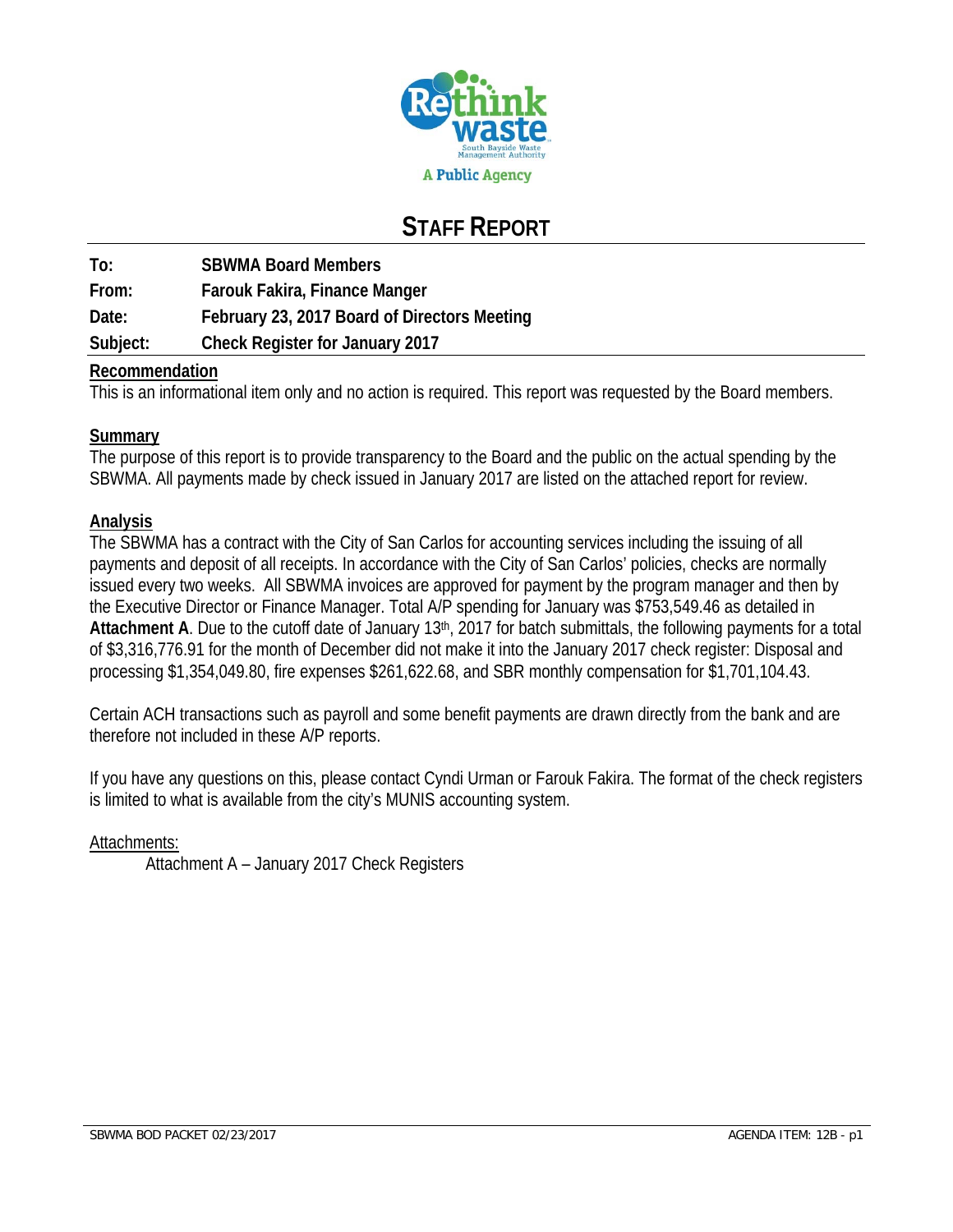| 01/05/2017 15:02<br>Ichen                             | <b>CITY OF SAN CARLOS</b><br>A/P CASH DISBURSEMENTS JOURNAL |                           |                                     |                                                                                                                           |             | P<br>ı<br>apcshdsb |
|-------------------------------------------------------|-------------------------------------------------------------|---------------------------|-------------------------------------|---------------------------------------------------------------------------------------------------------------------------|-------------|--------------------|
| CASH ACCOUNT: S000<br>CHECK NO CHK DATE               | 110020<br><b>WELLS FARGO BANK</b><br>TYPE VENDOR NAME       |                           | INVOICE                             | <b>INV DATE</b><br>PO                                                                                                     | CHECK RUN   | <b>NET</b>         |
| 7417 01/05/2017 EFT<br>Invoice: 432260-SB. R.         | 3 AARONSON DICKERSON COHN & LANZONE 432260-SB. R            | 4,125,00 S0113010 520312  |                                     | INVOICE DTL DESC<br>12/20/2016<br>DEC 2016 PROFESSIONAL SERVICES - BOARD COUNSEL<br><b>BOARD COUNSEL</b>                  | S010517     | 4,125.00           |
|                                                       |                                                             |                           |                                     | CHECK                                                                                                                     | 7417 TOTAL: | 4.125.00           |
| 7418 01/05/2017 EFT<br>Invoice: 17292PF               | 5058 EMERGING ACQUISITIONS LLC                              |                           | 17292PF                             | 12/19/2016 1031<br>MECHANICAL WORK FOR FIRE DEMAGE 11/27/16-12/11/16<br>190,148.88 S0113010 522720MRFES CONSTRUCTION COST | S010517     | 190, 148, 88       |
|                                                       |                                                             |                           |                                     | <b>CHECK</b>                                                                                                              | 7418 TOTAL: | 190, 148.88        |
| 7419 01/05/2017 EFT<br>Invoice: INV499406             | 7624 KBA DOCUSYS INC.                                       |                           | INV499406<br>202.74 S0113010 520215 | 12/19/2016<br>OFFICE EQUIPMENT COST<br>OFFICE EQUIPMENT COSTS                                                             | S010517     | 202.74             |
|                                                       |                                                             | $\gamma$                  |                                     | <b>CHECK</b>                                                                                                              | 7419 TOTAL: | 202.74             |
| 7420 01/05/2017 EFT<br>Invoice: 18211                 | 6809 PRECISE PRINTING & MAILING                             |                           | 18211                               | 12/16/2016<br>HHW POST CARDS<br>6,756.08 S0113010 520604HHWUW PUBLIC EDUCATION/OUTREACH/WORK                              | S010517     | 6,756.08           |
|                                                       |                                                             |                           |                                     | CHECK                                                                                                                     | 7420 TOTAL: | 6,756.08           |
| 7421 01/05/2017 EFT<br>Invoice: 16889                 | 3473 R J PROTO CONSULTING GROUP INC                         |                           | 16889                               | 01/02/2017 1045<br>DEC 2016 TECH ASSISTANCE FRANCHISE AGMT<br>5,346.16 S0113010 520309HCS02 BUSINESS CONSULTANT (HFH)     | S010517     | 5,346.16           |
|                                                       |                                                             |                           |                                     | <b>CHECK</b>                                                                                                              | 7421 TOTAL: | 5,346.16           |
| 7422 01/05/2017 EFT<br>Invoice: 928399                | 4688 RISK STRATEGIES COMPANY                                | 44,899.00 S0113010 520710 | 928399                              | 10/06/2016<br>SHOREWAY INSURANCE 3RD ORT INSTALLMENT<br>INSURANCE SHOREWAY                                                | S010517     | 44,899.00          |
|                                                       |                                                             |                           |                                     | <b>CHECK</b>                                                                                                              | 7422 TOTAL: | 44,899.00          |
| 7423 01/05/2017 PRTD<br>Invoice: 6505967146704-121316 | 776 AT&T                                                    |                           | 435.47 S0113010 522714              | 6505967146704-12131612/13/2016<br>MONTHLY SERVICE DEC 13 THRU JAN 12<br>SHOREWAY FACILITY COST                            | S010517     | 435.47             |
|                                                       |                                                             |                           |                                     | <b>CHECK</b>                                                                                                              | 7423 TOTAL: | 435.47             |
| 7424 01/05/2017 PRTD                                  | 5875 SCAPES INC                                             |                           | 16899                               | 12/31/2016<br>$-22$                                                                                                       | S010517     | 315.00             |

7424 01/ Invoice: 16899 DEC 2016 MONTHLY MAINTENANCE 315.00 S0113010 522714 SHOREWAY FACILITY COST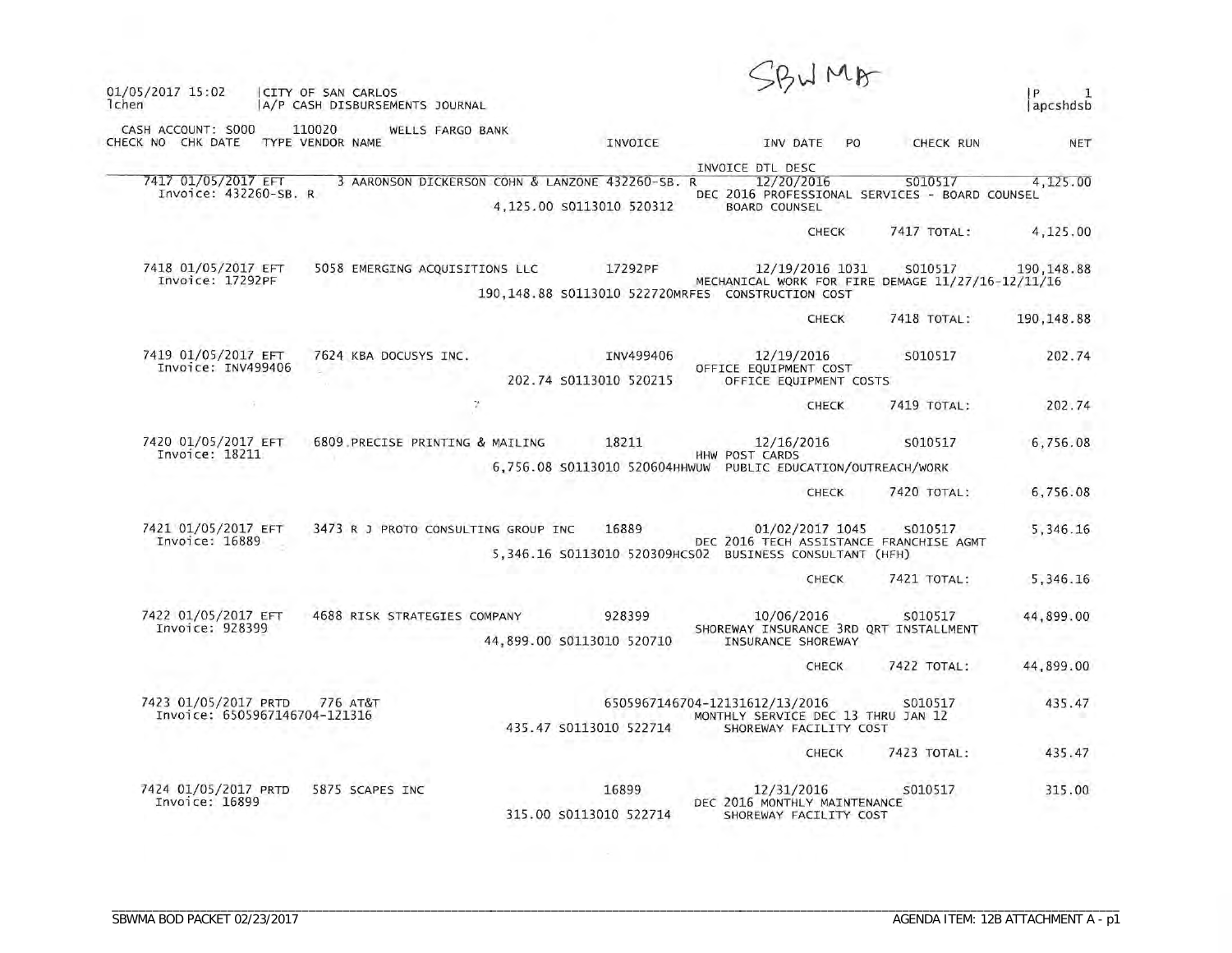| SBWMA |  |
|-------|--|
|       |  |

01/05/2017 15:02 CITY OF SAN CARLOS |A/P CASH DISBURSEMENTS JOURNAL lchen

110020 WELLS FARGO BANK CASH ACCOUNT: S000 CHECK NO CHK DATE TYPE VENDOR NAME INVOICE INV DATE PO CHECK RUN **NET** INVOICE DTL DESC CHECK 7424 TOTAL: 315.00 7425 01/05/2017 PRTD 3022 SCS ENGINEERS 0290788 01/02/2017 743 2,209.50 S010517 Invoice: 0290788 NOV 2016 RECOLOGY CALL CTR MONITORING & ANALYSIS 2,209.50 S0113010 520309HCS02 BUSINESS CONSULTANT (HFH) **SCS ENGINEERS** 0290894 11/30/2016 1030 S010517 12,031.78 Invoice: 0290894 NOV 2016 FRANCHISE AGMT EXT & STRATEGIC PLN 12,031.78 50113010 520306 AB939 PROGRAM STAFF CHECK 7425 TOTAL: 14, 241. 28 7426 01/05/2017 PRTD 6156 SHRED WORKS INC 142961 11/19/2016 S010517 450.00 ARD SHREDDING TRUCK 2 Invoice: 142961 32 450.00 S0113010 522718 EDUCATION CENTER OPERATIONS  $-1$  $\tau_{\rm acc}$ SHRED WORKS INC 142962 11/19/2016 S010517 450.00 Invoice: 142962 ARD SHREDDING TRUCK 1 450.00 50113010 522718  $\mathcal{L} = \mathcal{L} \mathcal{L} \mathcal{L} \mathcal{L} \mathcal{L} \mathcal{L} \mathcal{L} \mathcal{L} \mathcal{L} \mathcal{L} \mathcal{L} \mathcal{L} \mathcal{L} \mathcal{L} \mathcal{L} \mathcal{L} \mathcal{L} \mathcal{L} \mathcal{L} \mathcal{L} \mathcal{L} \mathcal{L} \mathcal{L} \mathcal{L} \mathcal{L} \mathcal{L} \mathcal{L} \mathcal{L} \mathcal{L} \mathcal{L} \mathcal{L} \mathcal{L} \mathcal{L} \mathcal{L} \mathcal{L} \mathcal$ EDUCATION CENTER OPERATIONS Sec. 18  $\sim X_{\rm K}$ CHECK 7426 TOTAL: 900.00 7427 01/05/2017 PRTD 8223 SWEETSER & ASSOCIATES, INC 1331 01/02/2017 1043 S010517 1,050.00 Invoice: 1331 ASSISTANCE W/ HOUSEHOLD HAZ WASTE PROG ANALY 1,050.00 S0113010 520306 AB939 PROGRAM STAFF CHECK 7427 TOTAL: 1,050.00 NUMBER OF CHECKS 11 \*\*\* CASH ACCOUNT TOTAL \*\*\* 268,419.61 COUNT AMOUNT TOTAL PRINTED CHECKS 16, 941.75 5

TOTAL EFT'S

\*\*\* GRAND TOTAL \*\*\* 268,419.61

l D

apcshdsb

 $\overline{z}$ 

251, 477.86

6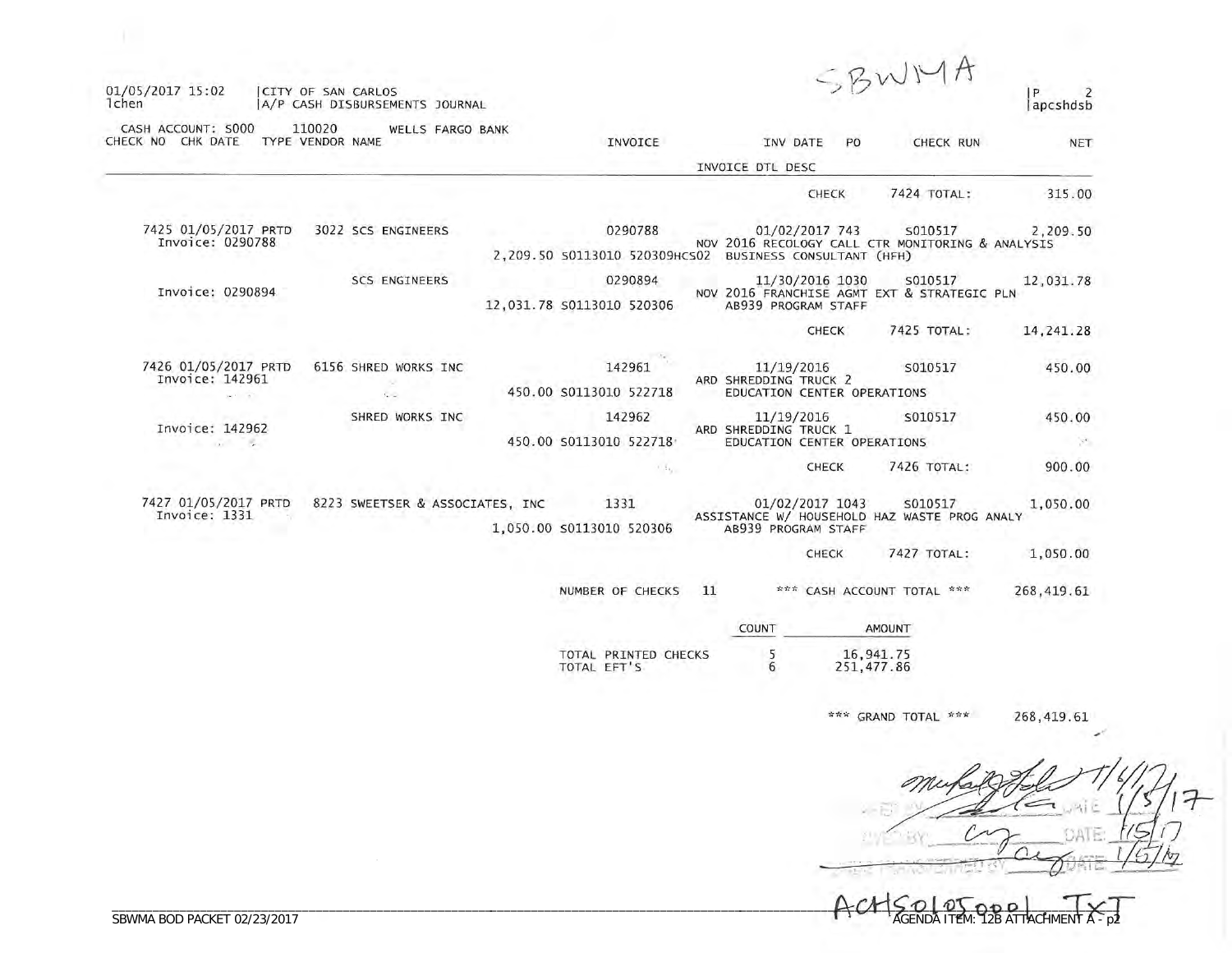| 01/05/2017 16:23<br><b>Ichen</b>        | <b>CITY OF SAN CARLOS</b><br> A/P CASH DISBURSEMENTS JOURNAL |                                                                                                                                                                                  |                                                                                                                                                                                                                              |                 |                            | P<br>$\mathbf{I}$<br>apcshdsb |
|-----------------------------------------|--------------------------------------------------------------|----------------------------------------------------------------------------------------------------------------------------------------------------------------------------------|------------------------------------------------------------------------------------------------------------------------------------------------------------------------------------------------------------------------------|-----------------|----------------------------|-------------------------------|
| CASH ACCOUNT: S000<br>CHECK NO CHK DATE | 110020<br>WELLS FARGO BANK<br>TYPE VENDOR NAME               | INVOICE                                                                                                                                                                          | INV DATE                                                                                                                                                                                                                     | PO.             | CHECK RUN                  | <b>NET</b>                    |
|                                         |                                                              |                                                                                                                                                                                  | INVOICE DTL DESC                                                                                                                                                                                                             |                 |                            |                               |
| 7428 01/06/2017 WIRE<br>Invoice: 122716 | 3622 WELLS FARGO PAYMENT REMITTANCE CT 122716                | 103.74 50113010 520201<br>157.00 S0113010 522720<br>9.43 S0113010 522718<br>97.01 S0113010 520201<br>14.41 S0113010 520201<br>1,493.78 S0113010 522718<br>160.00 S0113010 520501 | 12/27/2016<br>DEC 27, 2016 CREDIT CARD PAYMENT<br>OFFICE SUPPLIES<br>CONSTRUCTION COST<br>EDUCATION CENTER OPERATIONS<br>OFFICE SUPPLIES<br>OFFICE SUPPLIES<br>EDUCATION CENTER OPERATIONS<br>PROFESSIONAL DUES & MEMEBERSHS |                 |                            | 2,035.37                      |
|                                         |                                                              |                                                                                                                                                                                  |                                                                                                                                                                                                                              | CHECK           | 7428 TOTAL:                | 2,035.37                      |
|                                         |                                                              | NUMBER OF CHECKS                                                                                                                                                                 | $\mathbf{1}$                                                                                                                                                                                                                 |                 | *** CASH ACCOUNT TOTAL *** | 2,035.37                      |
|                                         | ÷                                                            |                                                                                                                                                                                  | COUNT                                                                                                                                                                                                                        |                 | AMOUNT                     | $-11$                         |
|                                         |                                                              | TOTAL WIRE TRANSFERS                                                                                                                                                             | $\cdot \cdot 1$                                                                                                                                                                                                              | 2,035.37        |                            |                               |
|                                         |                                                              |                                                                                                                                                                                  |                                                                                                                                                                                                                              |                 |                            | 正                             |
|                                         |                                                              | $\ddot{ }$                                                                                                                                                                       |                                                                                                                                                                                                                              | *** GRAND TOTAL | ***                        | 2,035.37                      |
|                                         |                                                              |                                                                                                                                                                                  |                                                                                                                                                                                                                              |                 |                            |                               |
|                                         |                                                              |                                                                                                                                                                                  |                                                                                                                                                                                                                              |                 |                            |                               |
|                                         |                                                              |                                                                                                                                                                                  |                                                                                                                                                                                                                              |                 |                            | CP<br>$A - F$<br>Esta H       |
|                                         |                                                              |                                                                                                                                                                                  |                                                                                                                                                                                                                              |                 |                            |                               |

 $\epsilon$  $\overline{\mathcal{C}^{\gamma}}$  $\mathscr{D}_{l}$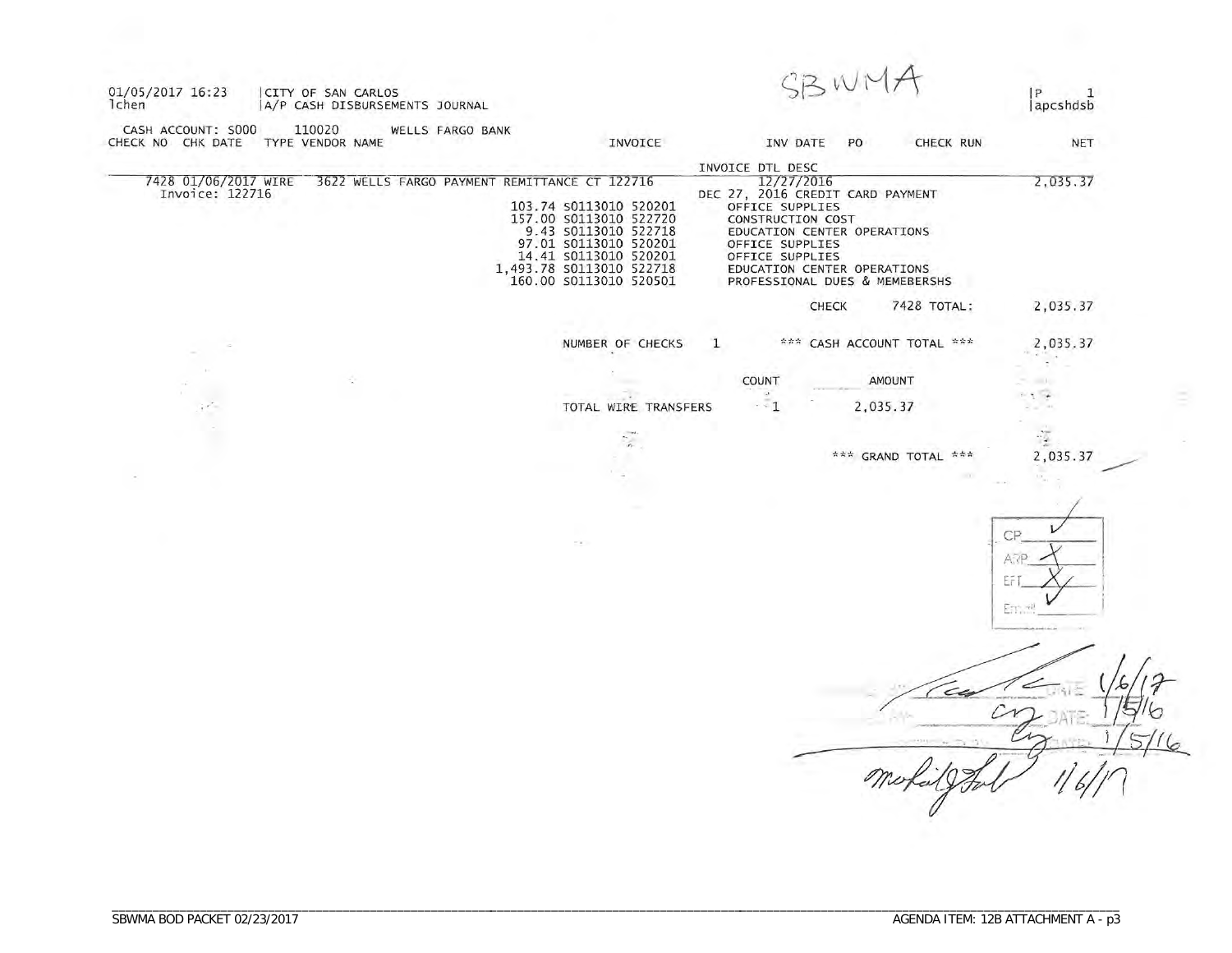| 01/24/2017 08:49<br><b>1chen</b>                | <b>CITY OF SAN CARLOS</b>  | A/P CASH DISBURSEMENTS JOURNAL |                                      |                             |              |                                                                         |                    |                 | P<br>apcshdsb |
|-------------------------------------------------|----------------------------|--------------------------------|--------------------------------------|-----------------------------|--------------|-------------------------------------------------------------------------|--------------------|-----------------|---------------|
| CASH ACCOUNT: S000<br>CHK DATE<br>CHECK NO      | 110020<br>TYPE VENDOR NAME | WELLS FARGO BANK               |                                      | INVOICE                     |              | INV DATE                                                                | P <sub>O</sub>     | CHECK RUN       | <b>NET</b>    |
|                                                 |                            |                                |                                      |                             |              | INVOICE DTL DESC                                                        |                    |                 |               |
| 7443 01/24/2017 WIRE<br>Invoice: FEB 2017-2009A | 2223                       | THE BANK OF NEW                | YORK MELLON TRUST<br>343,626.04 SO11 | 2017-2009A<br>FEB<br>114467 |              | 01/23/2017<br>FEB 2017 BNY BOND 2009A<br>INVESTMENT BNY 2009AB INTEREST |                    |                 | 343,626.04    |
|                                                 |                            |                                |                                      |                             |              |                                                                         | CHECK              | 7443 TOTAL:     | 343, 626.04   |
|                                                 |                            |                                |                                      | NUMBER OF CHECKS            | $\mathbf{1}$ | ***                                                                     | CASH ACCOUNT TOTAL | ***             | 343,626.04    |
|                                                 |                            |                                |                                      |                             |              | COUNT                                                                   |                    | AMOUNT          |               |
|                                                 |                            |                                |                                      | TOTAL WIRE TRANSFERS        |              |                                                                         | 343,626.04         |                 |               |
|                                                 |                            |                                |                                      |                             |              |                                                                         | ***                | GRAND TOTAL *** | 343,626,04    |

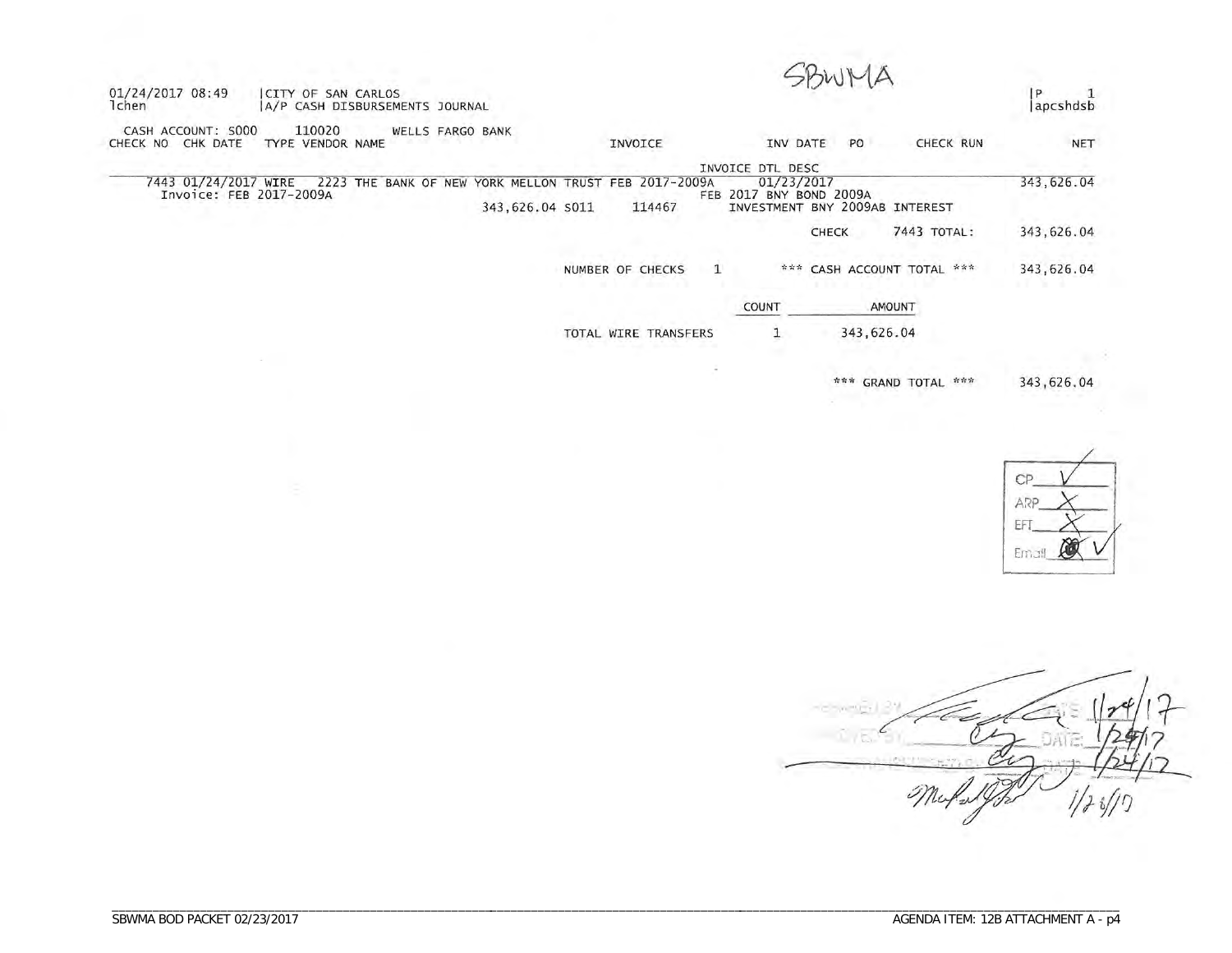| 01/20/2017 08:49<br>lchen                                                 | <b>ICITY OF SAN CARLOS</b> | IA/P CASH DISBURSEMENTS JOURNAL           |                           |                |                                                                                                                                             |                                                              | P <br>$\mathbf{I}$<br>apcshdsb |
|---------------------------------------------------------------------------|----------------------------|-------------------------------------------|---------------------------|----------------|---------------------------------------------------------------------------------------------------------------------------------------------|--------------------------------------------------------------|--------------------------------|
| CASH ACCOUNT: S000 110020 WELLS FARGO BANK<br>CHECK NO CHK DATE           | TYPE VENDOR NAME           |                                           |                           | INVOICE        | INV DATE                                                                                                                                    | CHECK RUN<br>PO                                              | <b>NET</b>                     |
| 7429 01/20/2017 EFT 5556 BFI OF CALIFORNIA INC<br>Invoice: 4227-000045853 |                            |                                           | 1,058.12 50113010 522716  | 4227-000045853 | INVOICE DTL DESC<br>12/31/2016<br>DEC 2016 TIPPER MAINTENANCE<br>MAINTENANCE ON TIPPER OX MTN                                               | S012017                                                      | 1,058.12                       |
|                                                                           |                            |                                           |                           |                | <b>CHECK</b>                                                                                                                                | 7429 TOTAL:                                                  | 1,058.12                       |
| 7430 01/20/2017 EFT<br>Invoice: 208950                                    |                            | 6054 BURKE WILLIAMS & SORENSEN LLP 208950 | 1,400.00 50113010 520312  |                | 12/21/2016<br><b>BOARD COUNSEL</b>                                                                                                          | S012017<br>NOV 2016 GENERAL CONSTRUCTION ADV - BOARD COUNSEL | 1,400.00                       |
|                                                                           |                            |                                           |                           |                | CHECK                                                                                                                                       | 7430 TOTAL:                                                  | 1,400.00                       |
| 7431 01/20/2017 EFT<br>Invoice: 0560                                      |                            | 8061 LANALERT, INC.                       | 6,471.51 S0113010 520334  | 0560           | 01/01/2017<br>JAN-MAR 2017 IT SERVICES<br>IT SUPPORT                                                                                        | S012017                                                      | 6,471.51                       |
|                                                                           |                            |                                           |                           |                | <b>CHECK</b>                                                                                                                                | 7431 TOTAL:                                                  | 6,471.51                       |
| Invoice: 17242-011017                                                     |                            | $\sim$                                    | 2,747.28 S0113010 512850  |                | 7432 01/20/2017 EFT 8293 PREMIER ACCESS INSURANCE COMPANY 17242-011017 01/10/2017<br>FEB 2017 EMPLOYEE BENEFITS<br>BENEFITS - GUARDIAN LIFE | S012017                                                      | 2,747.28                       |
|                                                                           |                            |                                           |                           |                | <b>CHECK</b>                                                                                                                                | 7432 TOTAL:                                                  | 2,747.28                       |
| 7433 01/20/2017 EFT<br>Invoice: 198306                                    |                            | 725 CITY OF SAN CARLOS                    | 34,987.50 S0113010 520310 | 198306         | 01/03/2017<br>JAN-MAR 2017 FINANCIAL SERVICES<br>ACCOUNTING SERVICES                                                                        | \$012017                                                     | 34,987.50                      |
| Invoice: 79951206                                                         |                            | CITY OF SAN CARLOS                        | 4,570.56 S0113010 520203  | 79951206       | 01/03/2017<br>JAN 2017 LIBRARY RENT<br><b>RENT</b>                                                                                          | S012017                                                      | 4.570.56                       |
| Invoice: 11392                                                            |                            | CITY OF SAN CARLOS                        | 60.92 S0113010 520204     | 11392          | OCT 1 - DEC 31, 2016 POSTAGE REIMB<br>PRINTING AND POSTAGE                                                                                  | 01/04/2017 S012017                                           | 60.92                          |
|                                                                           |                            |                                           |                           |                | <b>CHECK</b>                                                                                                                                | 7433 TOTAL:                                                  | 39,618.98                      |
| 7434 01/20/2017 PRTD<br>Invoice: 4161182                                  |                            | 7802 KBA DOSUSYS INC                      | 503.38 S0113010 520215    | 4161182        | 12/25/2016<br>OFFICE EQUIPT COST<br>OFFICE EQUIPMENT COSTS                                                                                  | S012017                                                      | 503.38                         |
|                                                                           |                            |                                           |                           |                | <b>CHECK</b>                                                                                                                                | 7434 TOTAL:                                                  | 503.38                         |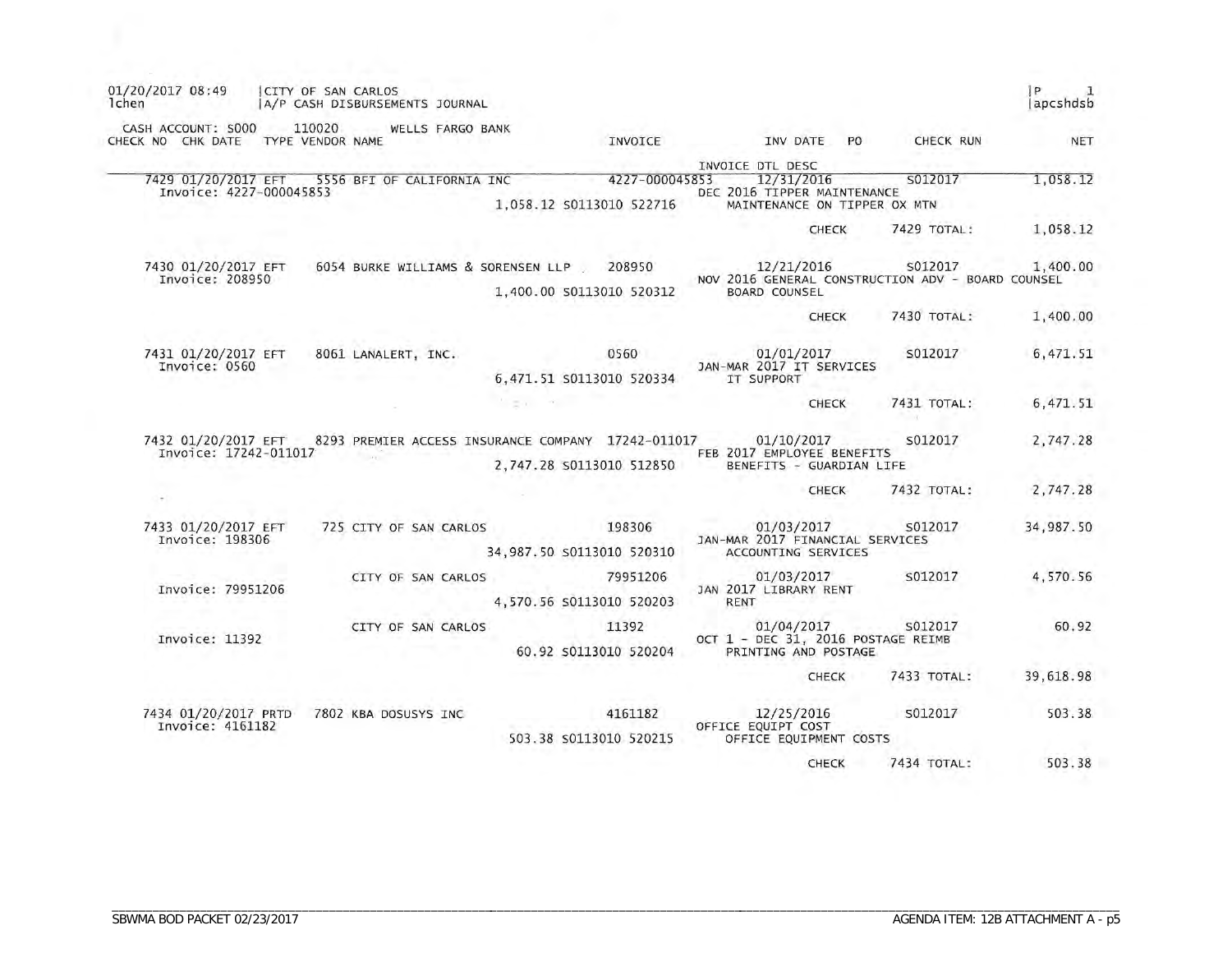| 01/20/2017 08:49<br>Ichen                                                                    |        | <b>CITY OF SAN CARLOS</b><br>A/P CASH DISBURSEMENTS JOURNAL |                                                                              |                                                                                    |                                                        | P<br>2<br>apcshdsb    |
|----------------------------------------------------------------------------------------------|--------|-------------------------------------------------------------|------------------------------------------------------------------------------|------------------------------------------------------------------------------------|--------------------------------------------------------|-----------------------|
| CASH ACCOUNT: S000<br>CHECK NO CHK DATE<br>TYPE VENDOR NAME                                  | 110020 | <b>WELLS FARGO BANK</b>                                     | INVOICE                                                                      | INV DATE                                                                           | PO<br>CHECK RUN                                        | <b>NET</b>            |
|                                                                                              |        |                                                             |                                                                              | INVOICE DTL DESC                                                                   |                                                        |                       |
| 7435 01/20/2017 PRTD<br>Invoice: 22133                                                       |        | 2426 MAZE & ASSOCIATES INC                                  | 22133<br>775.00 S0113010 520301                                              | 01/10/2017<br>AUDIT SERVICES                                                       | S012017<br>FINANCIAL AUDIT FOR YEAR ENDED JUN 30, 2016 | 775.00                |
|                                                                                              |        |                                                             |                                                                              | CHECK                                                                              | 7435 TOTAL:                                            | 775.00                |
| 7436 01/20/2017 PRTD<br>Invoice: 103426                                                      |        | 233 NATURAL SETTINGS CORPORATION                            | 103426<br>531.00 S0113010 520201                                             | 01/01/2017<br>OFFICE SUPPLY<br>OFFICE SUPPLIES                                     | S012017                                                | 531.00                |
|                                                                                              |        |                                                             |                                                                              | CHECK                                                                              | 7436 TOTAL:                                            | 531.00                |
| 7437 01/20/2017 PRTD<br>Invoice: 3100898504<br>$\mathcal{L}^{\mathcal{F}}$ , $\mathcal{L}$ , |        | 449 PITNEY BOWES                                            | 3100898504<br>12.91 S0113010 520215                                          | 12/31/2016<br>OFFICE EQUIPT COST<br>OFFICE EQUIPMENT COSTS                         | S012017                                                | 12.91                 |
|                                                                                              |        |                                                             |                                                                              | <b>CHECK</b>                                                                       | 7437 TOTAL:                                            | 12.91                 |
| 7438 01/20/2017 PRTD<br>Invoice: 046-081-820 FEB 2017<br>5331<br>Service State               |        | 680 SANDIE ARNOTT                                           | 30,175.37 S0113010 520324                                                    | 046-081-820 FEB 201712/31/2016<br>PROPERTY TAX FOR 333 SHOREWAY RD<br>PROPERTY TAX | 5012017                                                | $11 -$<br>30, 175. 37 |
|                                                                                              |        |                                                             | <b>CONTRACTOR</b>                                                            | CHECK                                                                              | 7438 TOTAL:                                            | 30, 175.37            |
| 7439 01/20/2017 PRTD<br>Invoice: 48658                                                       |        | 3334 SERVICE PRESS INC                                      | 48658<br>344.58 S0113010 520201                                              | 12/23/2016<br>OFFICE SUPPLY<br>OFFICE SUPPLIES                                     | S012017                                                | 344.58                |
|                                                                                              |        |                                                             |                                                                              | <b>CHECK</b>                                                                       | 7439 TOTAL:                                            | 344.58                |
| 7440 01/20/2017 PRTD<br>Invoice: 2018-807184                                                 |        |                                                             | 5625 SOLID WASTE ASSOC OF NORTH AMERIC 2018-807184<br>242.00 S0113010 520501 | 12/01/2016<br>PROFESSIONAL DUES - HILARY GANS<br>PROFESSIONAL DUES & MEMEBERSHS    | 5012017                                                | 242.00                |
|                                                                                              |        |                                                             |                                                                              | CHECK                                                                              | 7440 TOTAL:                                            | 242.00                |
| 7441 01/20/2017 PRTD 5443 SPECIALTY'S CAFE & BAKERY INC<br>Invoice: T2423-15317054           |        |                                                             | T2423-15317054<br>554.60 S0113010 520503                                     | 01/05/2017<br>TAC/FAX LUNCH MEETING<br>CONFERENCES & MEETINGS                      | S012017                                                | 554.60                |
| Invoice: T2423-15328891                                                                      |        | SPECIALTY'S CAFE & BAKERY INC                               | T2423-15328891<br>84.17 S0113010 520503                                      | 01/04/2017<br>CONFERENCES & MEETINGS<br>CONFERENCES & MEETINGS                     | S012017                                                | 84.17                 |
|                                                                                              |        | SPECIALTY'S CAFE & BAKERY INC                               | T2423-15383827                                                               | 01/11/2017                                                                         | S012017                                                | 105.50                |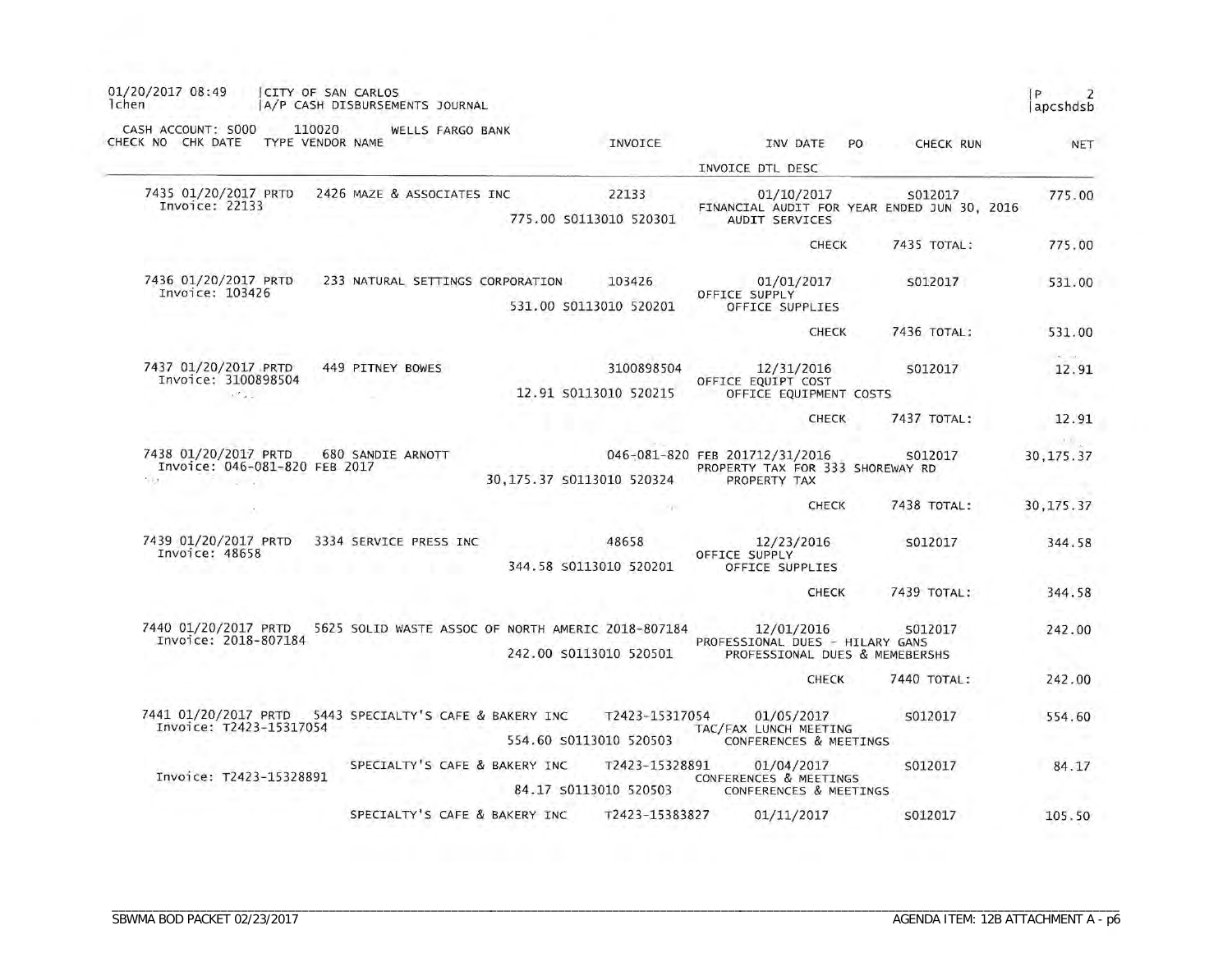$|P|$  $\overline{3}$ lapcshdsb

01/20/2017 08:49 **CITY OF SAN CARLOS** 1<sub>chen</sub> A/P CASH DISBURSEMENTS JOURNAL

CASH ACCOUNT: S000 110020 WELLS FARGO BANK CHECK NO CHK DATE TYPE VENDOR NAME INVOICE INV DATE PO CHECK RUN NET INVOICE DTL DESC Invoice: T2423-15383827 CONFERENCES & MEETINGS 105.50 S0113010 520503 CONFERENCES & MEETINGS

> CHECK 7441 TOTAL: 744.27

- 7442 01/20/2017 PRTD 5533 WM CURBSIDE LLC 0000381-2960-7 01/01/2017 S012017 54,844.04 Invoice: 0000381-2960-7 DEC 2016 HHW COLLECTION SERVICES 54,844.04 S0113010 522710 HHW COLLECTION SERVICE
	- CHECK 7442 TOTAL: 54,844.04
	- NUMBER OF CHECKS 14 \*\*\* CASH ACCOUNT TOTAL \*\*\* 139,468.44

|                                     | COUNT | <b>AMOUNT</b>            |
|-------------------------------------|-------|--------------------------|
| TOTAL PRINTED CHECKS<br>TOTAL EFT'S | g     | 88, 172, 55<br>51.295.89 |

 $\pm 1\pm$ 

\*\*\* GRAND TOTAL \*\*\* 139,468.44

CP  $Ercs4$ 

ACH  $\odot$  $\mathcal{O}$ 

AGENDA ITEM: 12B ATTACHMENT A - p7

SBWMA BOD PACKET 02/23/2017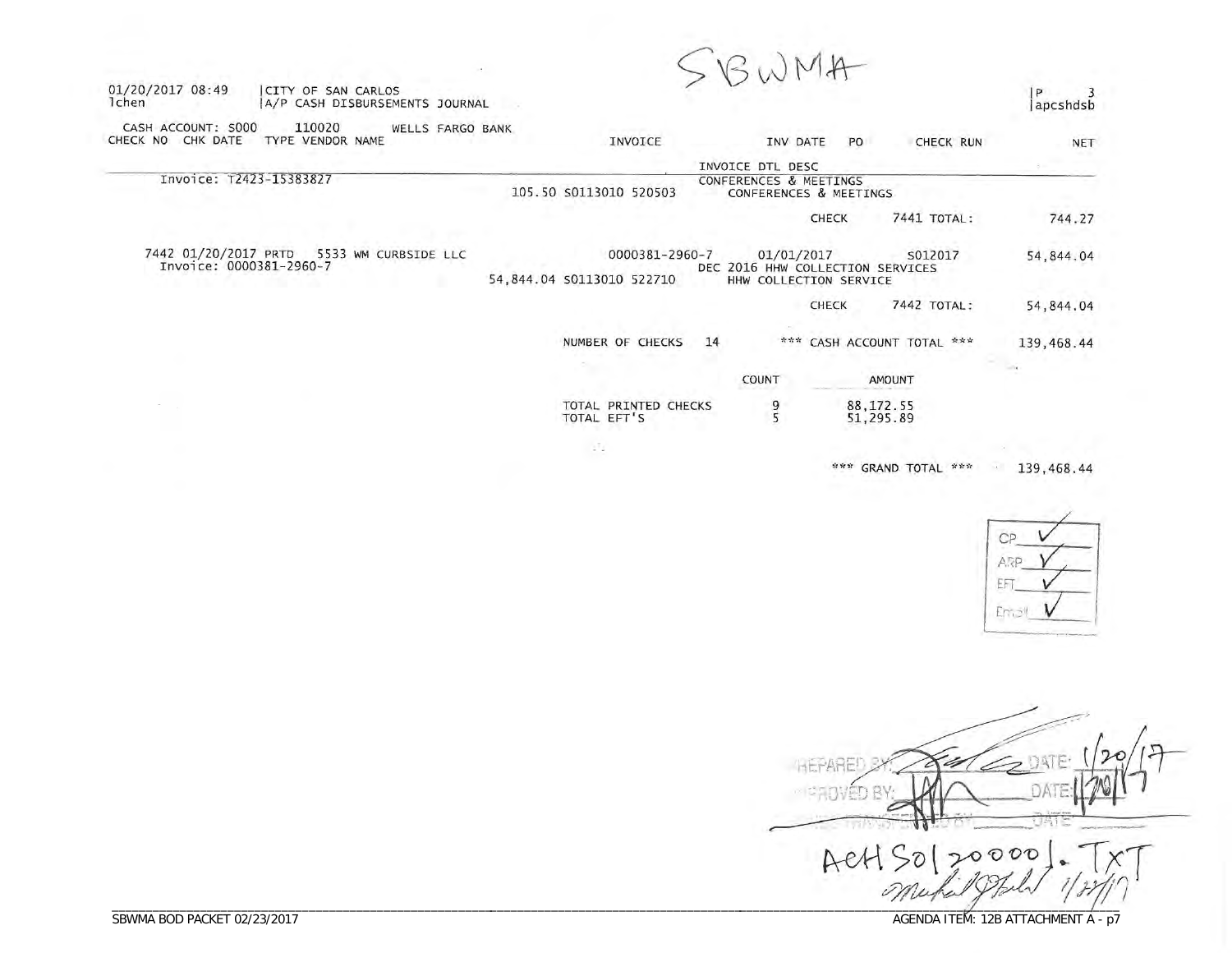

## **STAFF UPDATE**

**To: SBWMA Board Members** 

**From: Farouk Fakira, Finance Manager** 

**Date: February 23, 2017 Board of Directors Meeting** 

**Subject: 2017 Finance and Rate Setting Calendar** 

#### **Recommendation**

This is an informational report and no action is necessary.

#### **Summary**

The purpose of this staff report is to keep the Board and Member Agency staff informed on the schedule of important financial and rate setting events in 2017. This staff report is updated as necessary and included in the Board packet each month.

*Schedule of Finance, Contractor Compensation and Rate Adjustment Activities in 2017:* 

#### **January 2017**

- Approval of FY15/16 audited Financial Statement. **Completed.**
- Mid-Year review of FY16/17 Operating Budget. **Completed.**

#### **March 2017**

Recology submittal of the unaudited 2016 Revenue Reconciliation Report (March 31).

## $\bullet$

- **April 2017** 
	- Review of Preliminary17/18 SBWMA Budget at April 27, 2017 Board meeting.
	- Approval of unaudited 2016 calendar year financial statement for bond reporting requirements.

#### **June 2017**

- Review and approval of Final FY17/18 SBWMA Operating Budget at June 22, 2017 Board meeting**.**
- Recology's 2017 Compensation Application due to the SBWMA and Member Agencies (*June 15*).
- SBWMA and Member Agency comments are due to Recology on its 2017 Compensation Application (*June 28*).
- SBWMA issues a letter requesting feedback from all Member Agencies on estimated 2018 Member Agency fees (e.g., franchise fees) to be included in their 2018 solid waste rates.
- Approval of Financial Systems audit report on Recology and SBR.

#### **July 2017**

- Board approval of Recology and SBR Financial Systems Audit Report.
- SBR's 2018 Compensation Application due to the SBWMA (*July 3*).
- Recology revised 2018 Compensation Application due to SBWMA & Member Agencies (*July 21*).
- SBWMA issues the following reports to the Board and Member Agency staff for review and comment:
	- o Estimated 2017 and 2018 residential and commercial base revenue.
		- o Estimated collected tonnage for 2017 and 2018.
		- o 2017 Residential rates vs cost analysis.
		- o Estimated residential revenue changes due to cart migration (i.e., lost revenue) by Member Agency since 2016.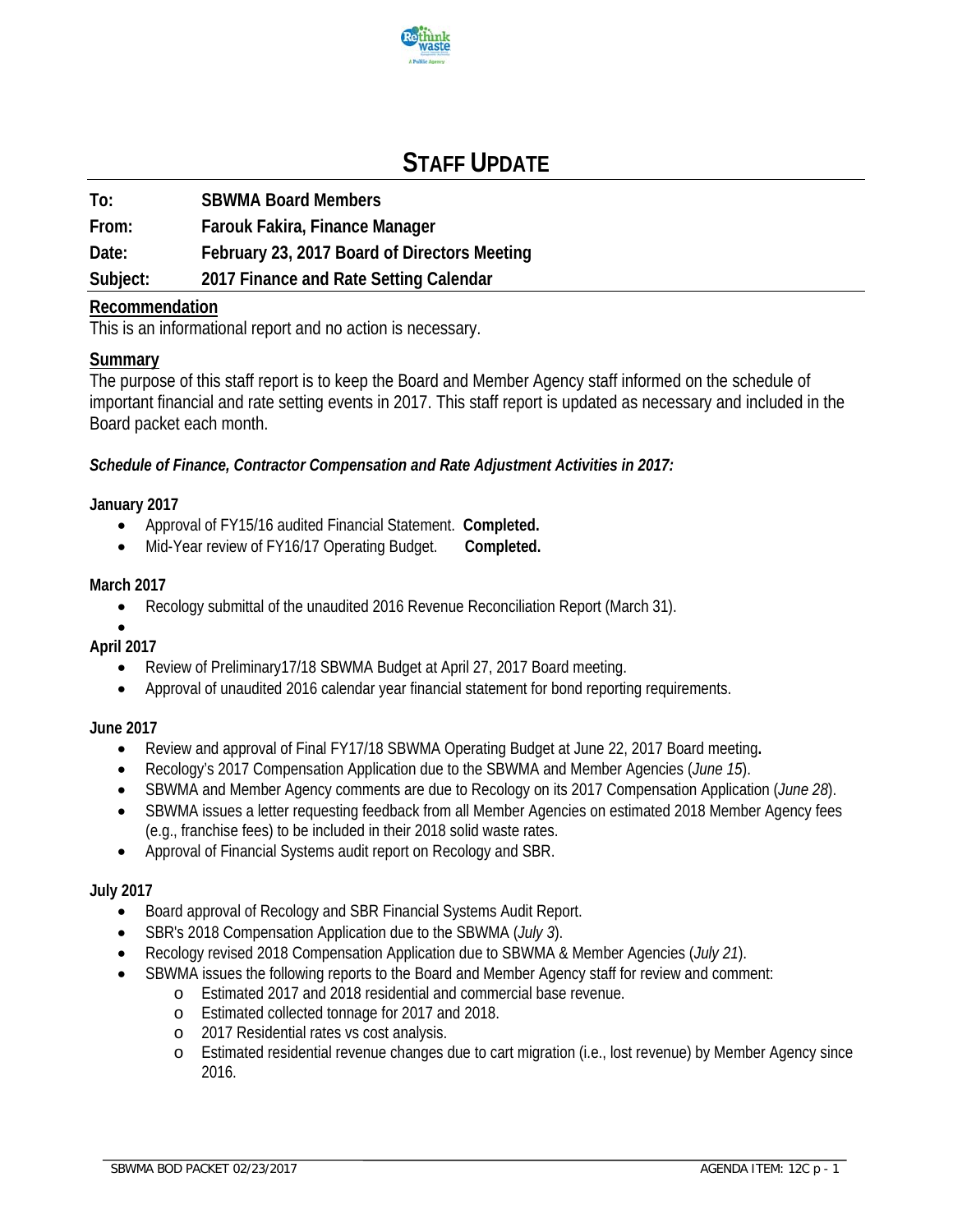o Summary of 2018 Member Agency fees to be used in the 2018 cost projections based on Member Agency feedback.

#### **August 2017**

- SBWMA issues Draft Report Reviewing Recology's 2018 Compensation Application, recommended total Revenue Requirement, and Rate Adjustment (*August 11*).
- SBWMA issues the Draft Report Reviewing SBR's 2018 Compensation Application (August 14).
- Comments due back from Member Agencies on draft Reports Reviewing Recology's & SBR's 2018 Compensation Application (*August 25*).

#### **September 2017**

- SBWMA issues Final Report Reviewing Recology's 2018 Compensation Application including the recommended total Collection Rate Adjustment for 2018. (*September BOD Packet*).
- SBWMA issues Final Report Reviewing SBR's 2018 Compensation Application. (*September BOD Packet*).
- Approval of the SBR 2018 Compensation Application (*September 28 BOD Meeting*).
- Approval of the Recology 2018 Compensation Application and total recommended Revenue Requirement (*September 28 BOD Meeting*).

#### **September – December 2017**

Member Agencies issue Prop. 218 notice and approve final 2018 solid waste rates.

#### **November 2017**

 SBWMA issues report to Board on recommended January 1, 2018 Shoreway tip fee adjustments (includes calendar year 2017 & 2018 SBWMA financial projections with assumed tip fee and cash reserve balances).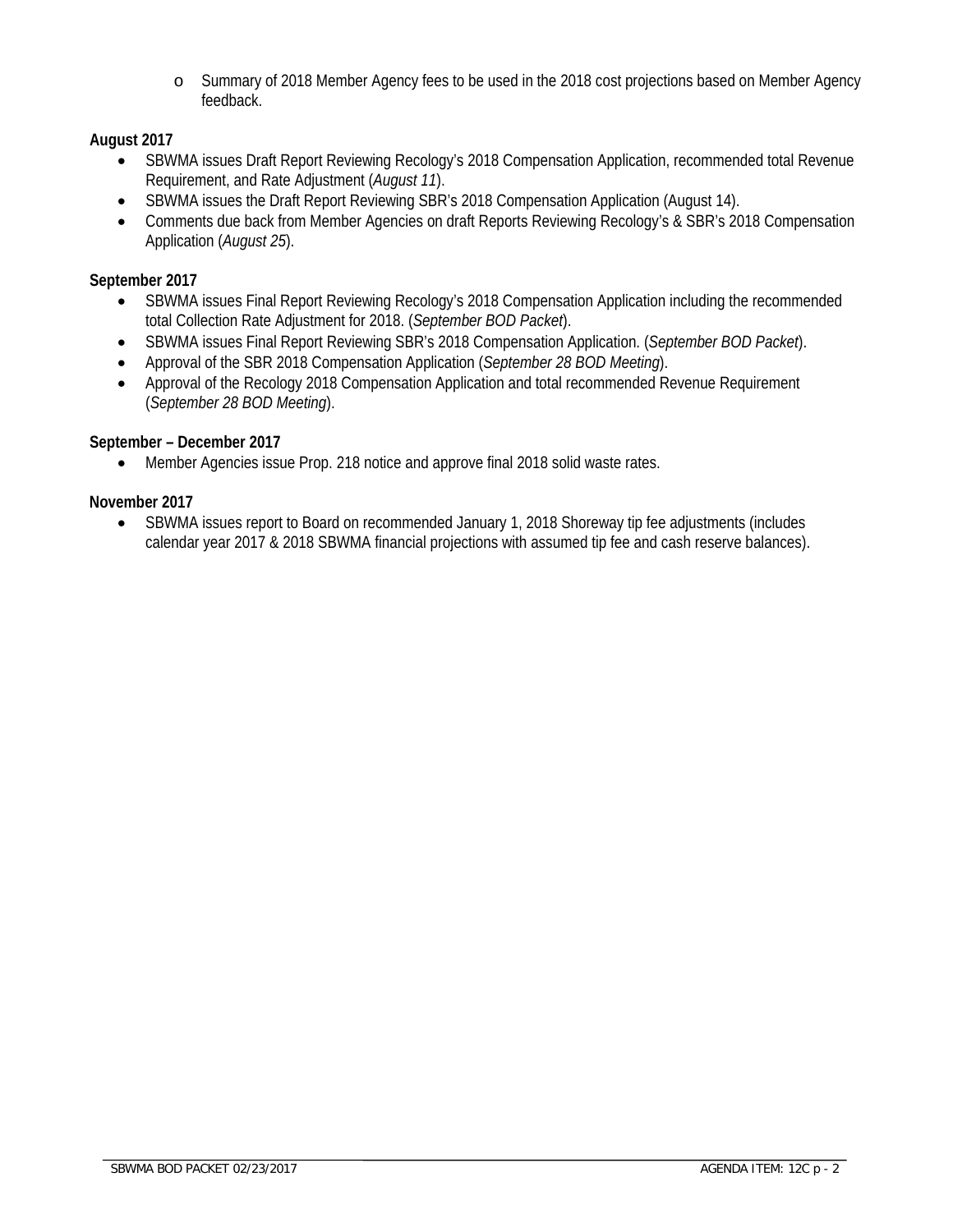

# **STAFF UPDATE**

## **Potential Future Board Agenda Items**

*(Meetings at San Carlos Library Conference Room)* 

#### **March 23, 2017**

- Discussion on Draft FY1718 Budget Priorities
- Member Agency 2016 Snapshot Reports
- Approval of the Executive Director's Review of SBWMA Resources
- Approval of Executive Director's Goals for 2017
- Discussion on the future of the Commercial Recycling Reporting Ordinance

#### **April 27, 2017**

- Presentation of preliminary FY1718 SBWMA Operating Budget
- Board Workshop on potential Uniform Franchise Agreement with Recology San Mateo County

#### **May 25, 2017**

- Approval of Model Franchise Agreement with Recology San Mateo County
- Review of Draft FY1718 Budget (Budget Workshop)
- Approval of Quarterly Investment Report
- Annual Solid Waste Rate Survey Results
- Approval of 2017/2018 Public Education Plan

#### **June 22, 2017**

- Resolution Adopting FY1718 SBWMA Budget and Tip Fee Adjustments for 2018
- Discussion on DRAFT Recology Compensation Application
- Resolution Approving Audit Findings from Review of Collection Services and Facility Operations Agreements
- Approval of Annual Contracts with Various Vendors: DTE Networks, T324, Aaronson Dickerson Cohen and Lanzone, Inflow Communications, City of San Carlos
- Resolution Adopting Property Insurance Renewal for FY1718
- Approval of Amendment to Executive Director's Contract

### **July 27, 2017**

TBD

#### **September 28, 2017**

- Resolution Approving 2018 Recology Compensation Application
- Resolution Approving 2018 South Bay Recycling Compensation Application

#### **October 26, 2017**

TBD

#### **November 16, 2017**

\_\_\_\_\_\_\_\_\_\_\_\_\_\_\_\_\_\_\_\_\_\_\_\_\_\_\_\_\_\_\_\_\_\_\_\_\_\_\_\_\_\_\_\_\_\_\_\_\_\_\_\_\_\_\_\_\_\_\_\_\_\_\_\_\_\_\_\_\_\_\_\_\_\_\_\_\_\_\_\_\_\_\_\_\_\_\_\_\_\_\_\_\_\_\_\_\_\_\_\_\_\_\_\_\_\_\_\_\_\_\_\_\_\_\_\_\_\_\_\_\_\_\_ SBWMA BOD PACKET 02/23/2017 **AGENDA ITEM:** 12D - p1